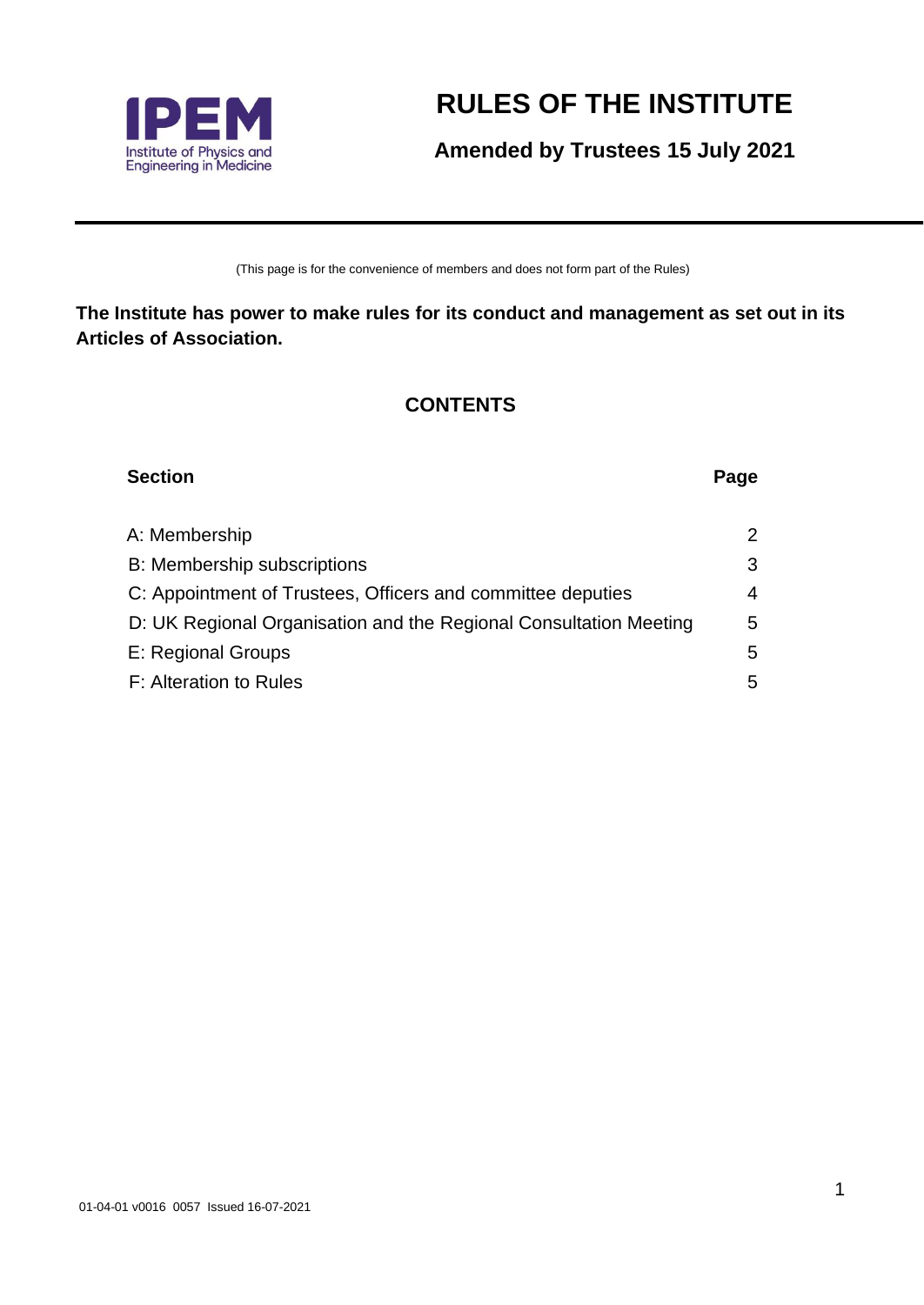#### **Rules of Institute of Physics and Engineering in Medicine ("the Institute")**

#### *Words importing the masculine gender only shall include the feminine and the neuter gender. The term 'in writing'refers to written, printed, or electronic, or partly one and partly another.*

#### **A: MEMBERSHIP**

- A:1 The Institute shall comprise Voting and Non-Voting Members together called the Members.
- A**:**2 Voting Members are:
	- a) Fellows (FIPEM)
	- b) Full Members (MIPEM)
	- c) Associate Members

Non-Voting Members are:

- d) Honorary Fellows
- e) Professional Affiliate Members (PAMIPEM)
- f) Affiliate Members
- g) Company Members [to reflect current terminology]
- h) Affiliated Societies.
- A:3 **Fellowship** is a **distinction** grade of membership and the requirements for election are:

Meets the requirements for Full Membership of the Institute, and shows a very high standard of scientific achievement, demonstrated by an outstanding contribution in the following:

- (i) Research and Development / Service Development / Service Improvement and
- (ii) Professional practice in the workplace and
- (iii) Professional practice by contributions to professional body objectives and achievements nationally or internationally.

Fellows may use the designatory letters FIPEM.

- A**:**4 **Full Membership** is the **professional** grade of membership and is open to those who:
	- have attained a relevant statutory or voluntary professional registration or reached an equivalent stage in an academic career; and
	- are working in physics or engineering applied to medicine or biology.

Full Members may use the designatory letters MIPEM.

- A:5 Fellows or Full Members may use the designatory letters FIPEM/MIPEM respectively while they remain paid-up members. Members removed for non-payment must not continue to use these letters, as they are no longer members of the Institute.
- A:6 **Associate Membership** is a **pre-professional** grade and is open to persons employed in physics or engineering applied to medicine or biology, or a related biological or medical science, who are progressing towards relevant statutory or voluntary professional registration, or the equivalent stage in an academic career.

Associate Members will be awarded Full Membership once they achieve registration/equivalent academic status.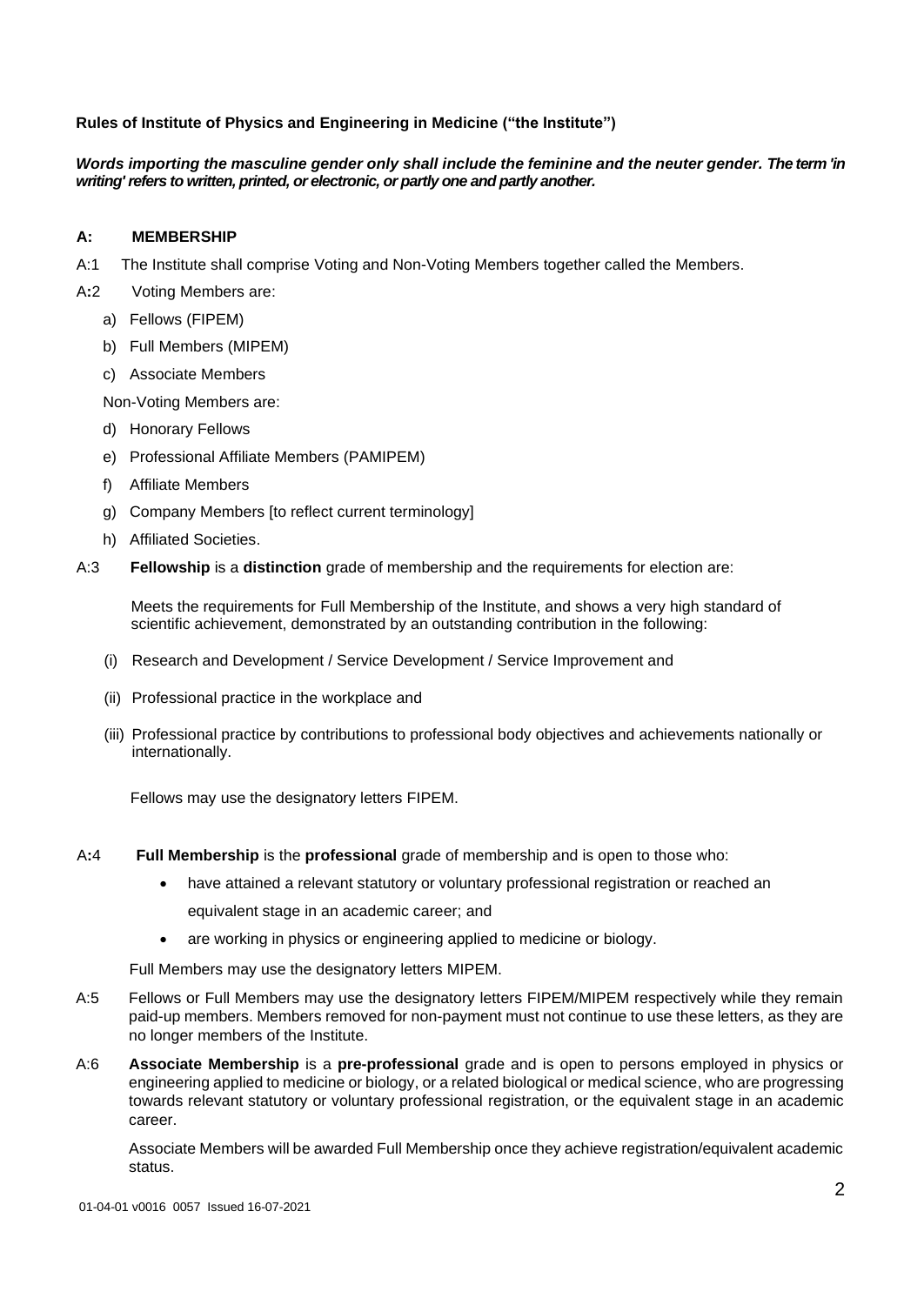- A:7 **Honorary Fellowship** may be conferred on persons who have made outstanding contributions in the field of physics or engineering applied to medicine or biology, or in a related subject. Nominations for Honorary Fellowship are approved by the Board of Trustees. Honorary Fellows may use the designatory letters HonFIPEM.
- A:8 **Professional Affiliate Membership** is open to members of **other registered** professions who are not physicists, engineers or technologists, but who have satisfied the Trustees that they are working with applications of physics or engineering applied to medicine or biology.
- A:9 **Professional Affiliate Members** may use the designatory letters PAMIPEM.
- A:10 **Affiliate Membership** is a **non-professional** grade of membership, open to persons whose interests fall within the scope of the Institute's objects as set out in its Articles of Association, including students and individual members of national medical physics or biological engineering organisations outside of the UK.
- A**:**11 The process for application for each type of membership shall be determined by the Trustees. All applications for membership should be submitted for assessment by the Trustees, who may delegate this task to the Membership Department of the National Office.
- A**:**12 All Members are required to comply with the Institute's Code of Professional and Ethical Conduct and may be subject to the Institute's Disciplinary Procedure when in breach of this Code.
- A**:**13 Except as provided in Rule B:3 and Article 17.5, individual membership of the Institute may be suspended or terminated only as a penalty imposed as a result of disciplinary action in accordance with the Institute's Disciplinary Procedure.
- A**:**14 **On retirement,** a member may retain the same grade of membership.
- A**:**15 **Company Members** are companies whose interests lie within the scope of the objects of the Institute. They shall be represented by an individual member.
- A**:**16 **Affiliated Societies** may be recognised by the Institute where they represent groups of scientific, engineering or technical staff that are within the scope of physics or engineering applied to medicine or biology and where, in the opinion of the Trustees, there is mutual advantage for them to be formally affiliated to the Institute.

Affiliation will be effected by a Memorandum of Agreement between the Institute and the affiliating society, which will set out the detailed relationship between the two organisations.

Members of Affiliated Societies will receive benefits and privileges as set out in the relevant Memorandum of Agreement, except that they shall not be entitled to be nominated for any office of the Institute that is open to election by Members or appointment by the Trustees or to vote in any proceedings of the Institute, unless they are also individual Voting Members of the Institute in an appropriate membership category.

Members of Affiliated Societies may be members of one of the Institute's committees, or sub committees.

#### **B: MEMBERSHIP SUBSCRIPTIONS**

- B:1Members, except Honorary Fellows and other groups as agreed by Trustees from time to time, are required to pay an annual subscription.
- B:2 The subscription shall be set from time to time by the Board of Trustees.Subscriptions are due on the first day of the Institute's financial year. A newly elected Member is normally required to pay the subscription pro rata to the length of the financial year remaining following his election. In special circumstances, the Trustees may reduce or waive the subscription of a Member.
- B:3 If a Member's subscription is not received within 2 calendar months of the due date, that person shall be suspended from membership thereby losing entitlement to any or all of the privileges of membership as determined by the Trustees. The suspension shall continue until the subscription is fully paid. If the subscription is not received during the year in which it was due, the name of that person shall be automatically removed from the List of Members. Before reinstatement by the Trustees the current year's subscription must be paid, together with the arrears of subscriptions and a reinstatement fee.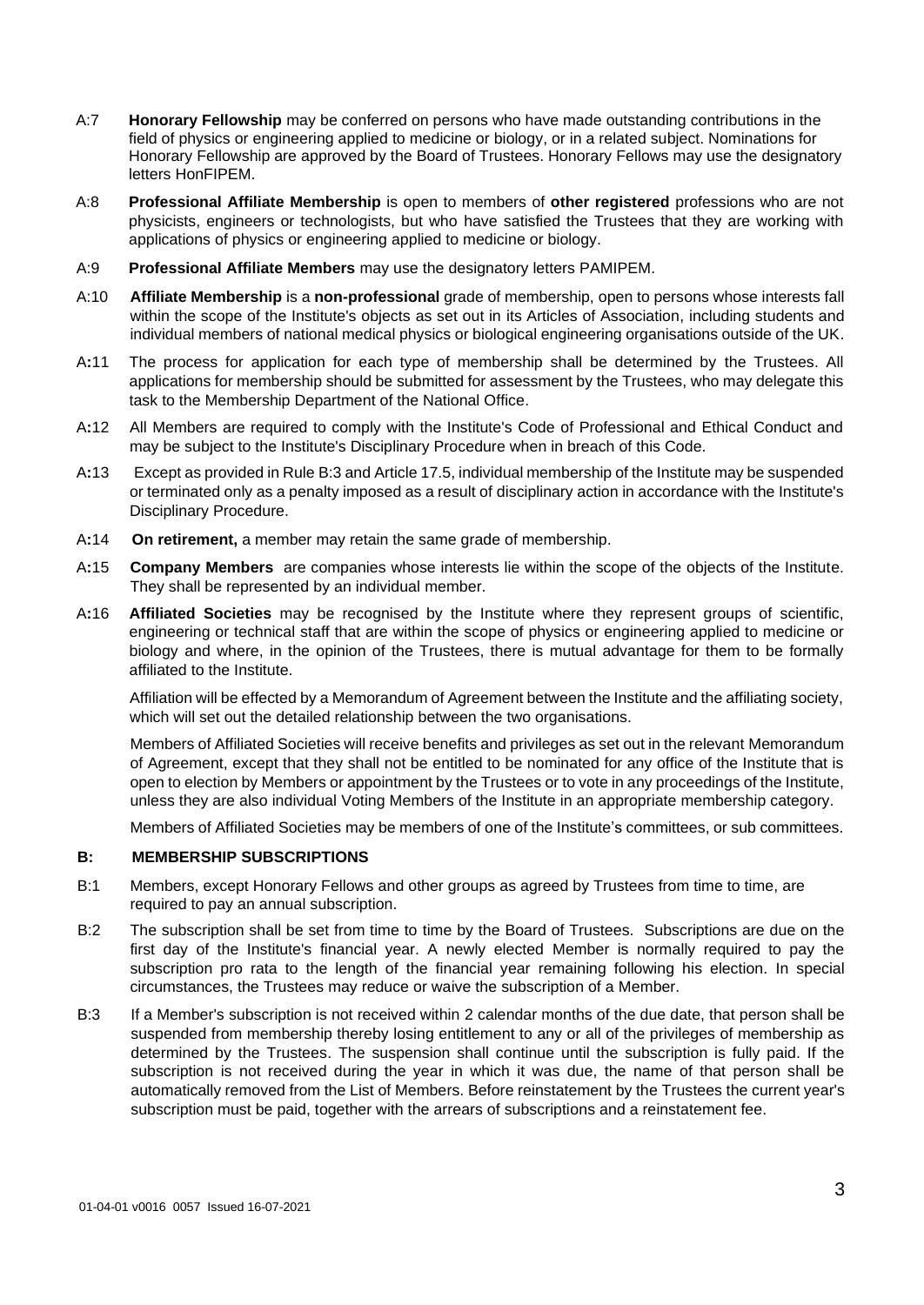#### **C: APPOINTMENT OF TRUSTEES, VICE PRESIDENTS, HONORARY OFFICERS AND HONORARY OFFICER DEPUTIES, AND COMMITTEE DEPUTIES**

- C:1 The Trustees comprise the Honorary Officers of the Institute and others appointed to the Board as set out in Article 52.1-52.7 of the Articles of Association. Amongst the 'others' appointed under Article 52.7 would normally be the chairs of Councils as determined by the Trustees. The Trustees shall determine which committees will have a chair and a deputy.
- C:2 The Trustees may determine the requirement for **Vice-Presidents** to undertake specific senior representational roles in support of the President and Trustees. Vice-Presidents may hold office for a maximum of three years. However they may be re-appointed for a further term if no new suitable candidate is available for the position.
- C:3 At least four months before the Annual General Meeting, the Honorary Secretary will arrange to inform Voting Members of those Independent Trustee, Member Trustee, Honorary Officer and other Trustee or Council deputy posts becoming vacant at that meeting. The recommendation of the Trustees will be announced for those offices requiring reconfirmation, including progression from deputy roles (President Elect to President, Council deputies to Council Directors), and applications will be requested for the remaining vacant offices (except Independent Trustees).

The Trustees will advertise vacancies for Independent Trustees in locations determined according to the skills required.

Eligibility and terms of office for each Trustee post are listed in Articles 53 to 53.7.

In the event of the President-Elect or a Council deputy being unavailable for progression at the end of their term of office, or the Trustees deciding not to recommend their progression, the Trustees shall oversee the appointment of a suitable individual who meets the relevant person specification.

Applications for vacant offices are invited, and must be supported, according to the scheme set out below:

**Applications for President-Elect** shall be invited from Fellows (FIPEM) of the Institute. Applications for the office of President-Elect must be supported by four Fellows (FIPEM) or two Fellows (FIPEM) and two Full Members (MIPEM).

**Applications for Honorary Treasurer** shall be invited from Fellows and Full Members, and must be supported by at least two Fellows or Full Members; but may also be invited from non-Members if necessary to ensure the appropriate skills among the Trustees. Applications from non-Members must include the names of two referees and a self-declaration form of eligibility.

**Applications for Independent Trustees** shall be invited from individuals who are not Voting or Non-voting Members. Applications must include the names of two referees and a selfdeclaration form of eligibility.

**Applications for Vice Presidents and Council deputies** shall be invited from Fellows or Full Members. Each application must be supported by at least two Fellows or Full Members.

**Applications for Member Trustees** shall be invited from Voting or Non-Voting Members. These must be supported by at least two Voting Members.

All such applications must reach the Honorary Secretary by a specified date not more than six weeks after the circulation of the list of posts becoming vacant and not less than two months before the Annual General Meeting.

C:4 The Trustees shall consider all applications made under Rule C:3 above, with respect to the relevant person specification, and shall nominate applications to be made for the offices and vacancies for which no suitable applications have been received.

If the Trustees decide that there is more than one suitable applicant for any vacancy, when judged against the person specification for the role, then the Honorary Secretary shall arrange an election via postal ballot of Voting Members, in accordance with Article 37.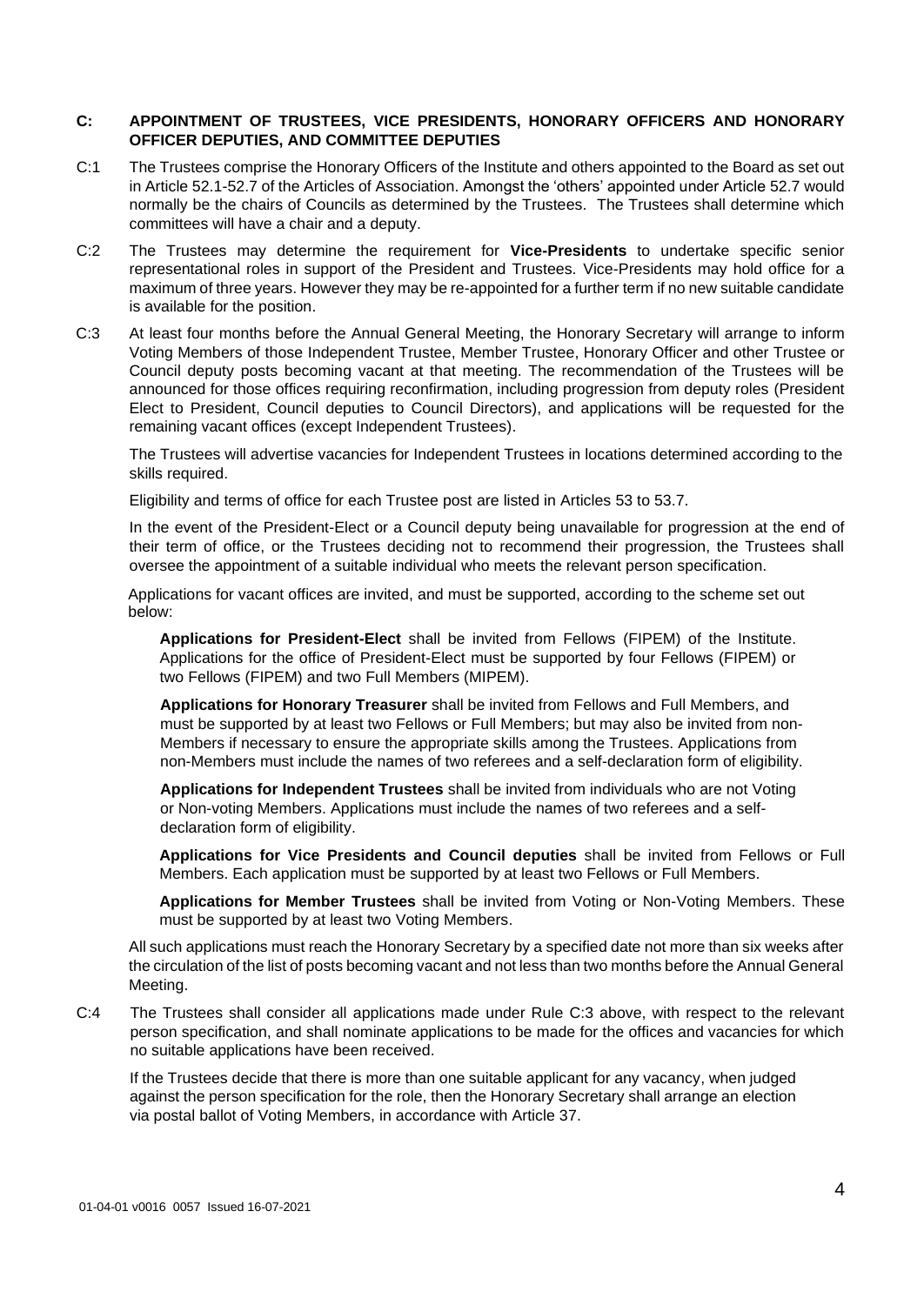If the Trustees decide that, for any vacancy, there is only one suitable application when judged against the person specification for the role, the Trustees will recommend this applicant for appointment by Voting Members at the Annual General Meeting.

#### **D: UNITED KINGDOM REGIONAL ORGANISATION AND THE REGIONAL CONSULTATION MEETING**

- D:1The Trustees shall define from time to time not more than **25** geographical areas covering the whole of the United Kingdom which for the purpose of this section of the Rules will be termed "Regions".
- D:2There will be one person to represent each Regional Group called the **Regional Chair.**
- D:3The responsibilities and functions of the Regional Chair are:
	- (a) To promote membership of the Institute within the Region
	- (b) To promote and co-ordinate regional activities consistent with the objects of the Institute
	- (c) To consult with Members in their Region, via meetings and/or electronically, regarding topical matters of interest (especially prior to the Annual Planning Meeting)
	- (d) To disseminate communications from the Trustees to Members within their Region
	- (e) To feedback to Trustees, through the Annual Planning Meeting, issues emerging from within the Region, and inform members in their region about the Institute's activities and issues.
- D:4The **Regional Chairs** have responsibility for liaising between themselves and the Trustees and promoting and supporting their activities in conjunction with the Institute's office.
- D:5 Regional Chairs may appoint **Area Co-ordinators** within their Region to assist them in meeting the Institute's objects, especially to assist in the effective distribution of information and to help them determine the collective view of the Members within the Region. The Executive Assistant should be notified of the contact details of Area Co-ordinators.
- D:6Regional Chairs will be proposed, seconded and elected by, and elected from, those Members having their primary address within the relevant Regional boundary. Each Regional Chair shall normally be elected for one year and will be eligible for re-election except that, having served in that capacity for four consecutive years, they will be ineligible for immediate re-election.
- D:7 The **Annual Planning Meeting** will consist of all Regional Chairs together with other representatives of the Institute and the Honorary Officers of the Institute. It will be convened once each year.
- D:8 Each Regional Chair will attend the Annual Planning Meeting or appoint a Member from within their Region to attend on their behalf.
- D:9The Annual Planning Meeting will provide a representative forum for the discussion of matters of interest and concern to Members and Trustees. Through the close contact of Regional Chairs to Members, they will be able to advise the Trustees of the views of Members and, in turn, assist in the dissemination of the views of the Trustees.

#### **E: REGIONAL GROUPS**

- E:1 The Institute encourages the formation of Regional Groups, each consisting of Members resident in a defined geographical area, in the United Kingdom or overseas.
- E:2The activities of the Regional Groups must conform with the Institute's objects.
- E:3 The proposed constitution of a Regional group must be submitted to the Trustees. Amendments to such a constitution shall not take effect until they have been approved by the Trustees.
- E:4 On any matter not otherwise covered in the constitution of a Regional Group, the Rules of the Institute, in so far as they are applicable, shall be deemed to be incorporated in the constitution.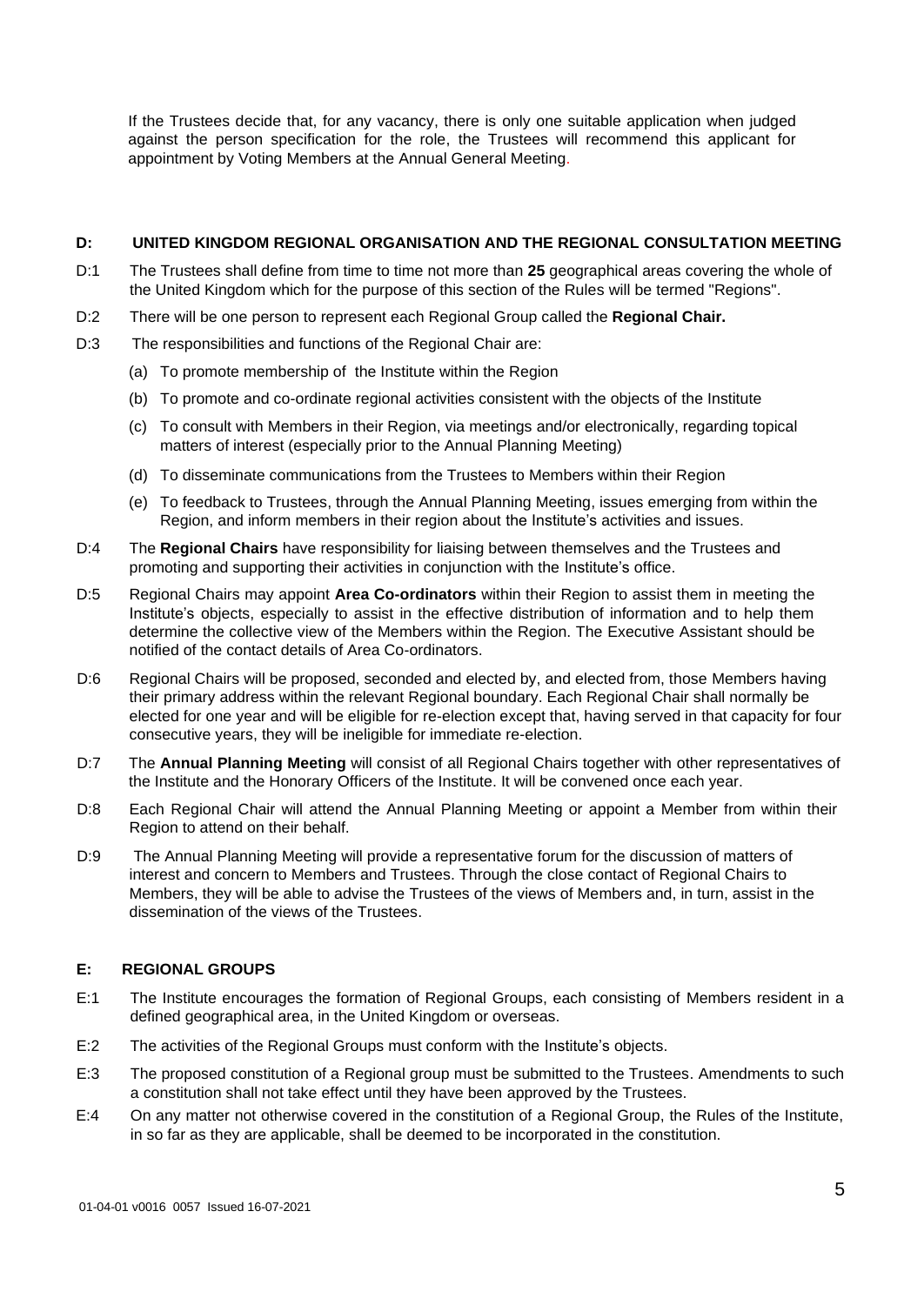### **F: ALTERATION TO RULES**

F:1 **Alterations to these Rules** shall be made by the Trustees of the Institute.

| <b>IPEM Document Control</b> |                          |                                                                                                                                                                                           |                        |  |  |
|------------------------------|--------------------------|-------------------------------------------------------------------------------------------------------------------------------------------------------------------------------------------|------------------------|--|--|
| <b>Document Name</b>         | <b>IPEM Rules</b>        |                                                                                                                                                                                           |                        |  |  |
| <b>Document No</b>           |                          | 01-04-01 0057 13.00                                                                                                                                                                       |                        |  |  |
| <b>Approved by</b>           | <b>Board of Trustees</b> |                                                                                                                                                                                           |                        |  |  |
| <b>Version No</b>            | Date                     | <b>Description of Change</b>                                                                                                                                                              | <b>Authorised by</b>   |  |  |
| 10.00                        | September<br>2013        | Fully revised and updated alongside<br>updating of Articles of Association with<br>legal advice. Full changes itemised in<br>AGM papers. Included ability for<br>Trustees to amend Rules. | AGM September 2013     |  |  |
| 11.00                        | April 2014               | Revision to A:3 - A:6 defining eligibility<br>for different grades of membership.                                                                                                         | Trustees 10 April 2014 |  |  |
| 12.00                        | <b>July 2015</b>         | Amendment to Rules, A2, A8 and A9                                                                                                                                                         | Trustees 9 July 2015   |  |  |
|                              |                          | A2 Remove e) Medical Fellows and f)<br>Medical Member and replace with e)<br><b>Professional Affiliate Member</b>                                                                         |                        |  |  |
|                              |                          | A8 and A9 Change to reflect removal<br>of Medical Members and Fellows and<br>replace with the new Professional<br>Affiliate Member.                                                       |                        |  |  |
| 13.00                        | <b>July 2017</b>         | B1 is amended to recognise that free<br>membership is available to full time<br>students, apprentices, those not<br>working and members over the age of<br>75.                            | Trustees 29 June 2017  |  |  |
|                              |                          | B3 is amended to reduce the current<br>grace period for the payment of<br>membership fees from three calendar<br>months to two calendar months for<br>operational reasons.                |                        |  |  |
| 14.00                        | <b>July 2019</b>         | A4 and A6 are amended to reflect<br>changes agreed by the Trustees which<br>link membership grade to registration.                                                                        |                        |  |  |
|                              |                          | A11 is amended to recognise that<br>administration of membership is<br>delegated by the Board to the<br>Membership team in the National<br>Office.                                        |                        |  |  |
|                              |                          | C2 is amended to allow for the re-<br>election of Vice Presidents for a further<br>term if no new candidates are                                                                          |                        |  |  |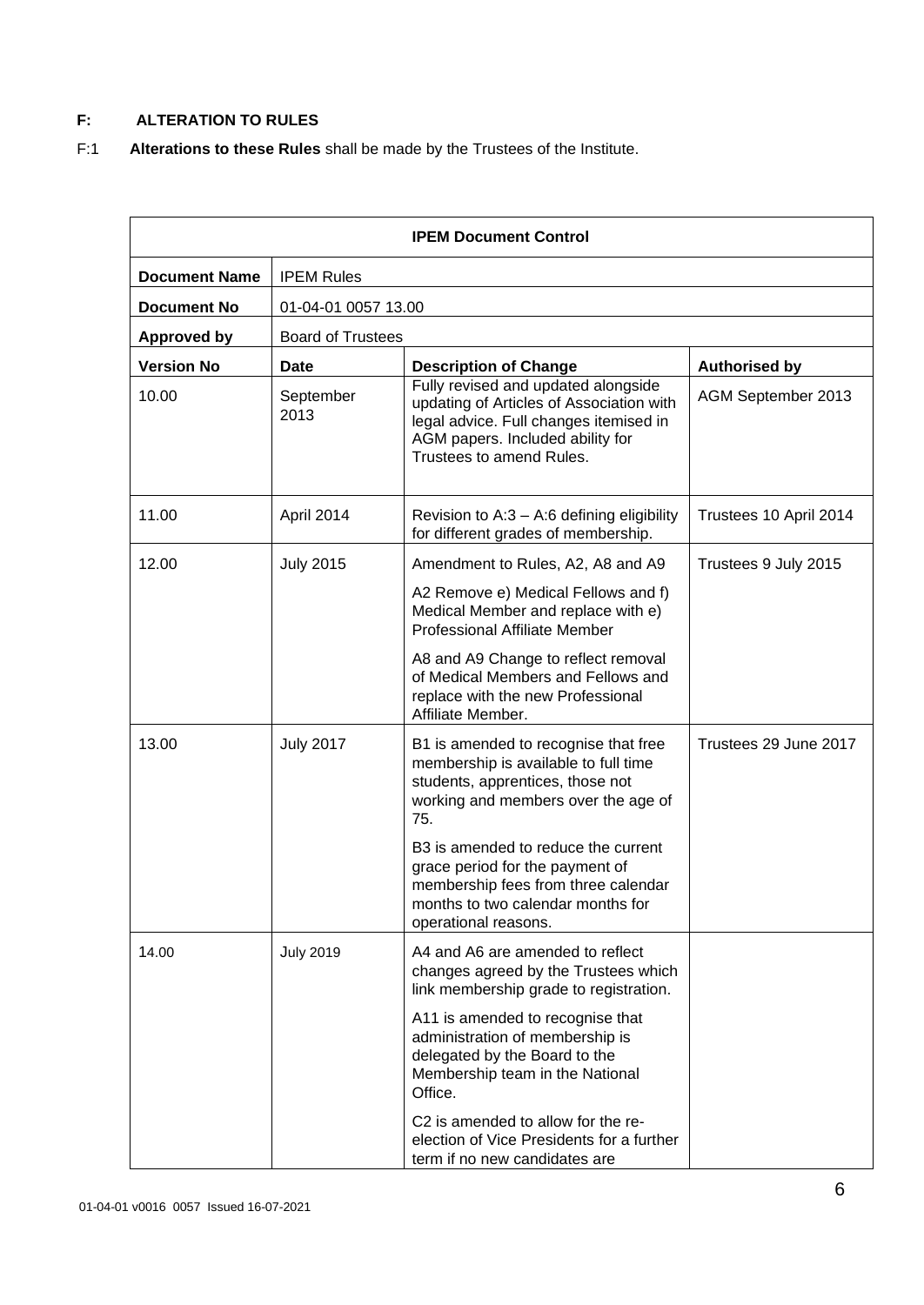|       |            | available; and to remove the need for<br>VP names to go to the AGM as they<br>are no longer members of the Board<br>following the governance review.<br>C <sub>3</sub> is amended to reflect that there are<br>no longer Deputy Treasurer or Deputy<br>Hon Secretary roles; and that Vice<br>Presidents are no longer Board roles<br>following the governance review. It<br>also reflects that advertisement of<br>vacancies is carried out by the<br>National Office, not by the Hon<br>Secretary.<br>Section D is amended to replace the<br>former Regional Coordination Meeting<br>with the Annual Planning Meeting,<br>following the governance review.                                                                                                                                                                                                                                                                                                                               |                        |
|-------|------------|-------------------------------------------------------------------------------------------------------------------------------------------------------------------------------------------------------------------------------------------------------------------------------------------------------------------------------------------------------------------------------------------------------------------------------------------------------------------------------------------------------------------------------------------------------------------------------------------------------------------------------------------------------------------------------------------------------------------------------------------------------------------------------------------------------------------------------------------------------------------------------------------------------------------------------------------------------------------------------------------|------------------------|
| 15.00 | April 2021 | Amendment to Rule A3<br>remove<br>Meets the requirements for Full<br>Membership of the Institute, and<br>has substantial responsible and senior<br>experience, as shall satisfy the<br>Trustees, relevant to the application of<br>the physical sciences and engineering<br>to medicine or related biological<br>sciences, and<br>Shows a very high standard of<br>scientific achievement, demonstrated<br>by an outstanding contribution to<br>research and development, or<br>advancement of professional practice.<br>and replace with<br>Meets the requirements for Full<br>Membership of the Institute, and<br>shows a very high standard of<br>scientific achievement, demonstrated<br>by an outstanding contribution in the<br>following:<br>Research and Development /<br>(i)<br>Service Development / Service<br>Improvement and<br>(ii) Professional practice in the<br>workplace and<br>(iii) Professional practice by<br>contributions to professional<br>body objectives and | Trustees 22 April 2021 |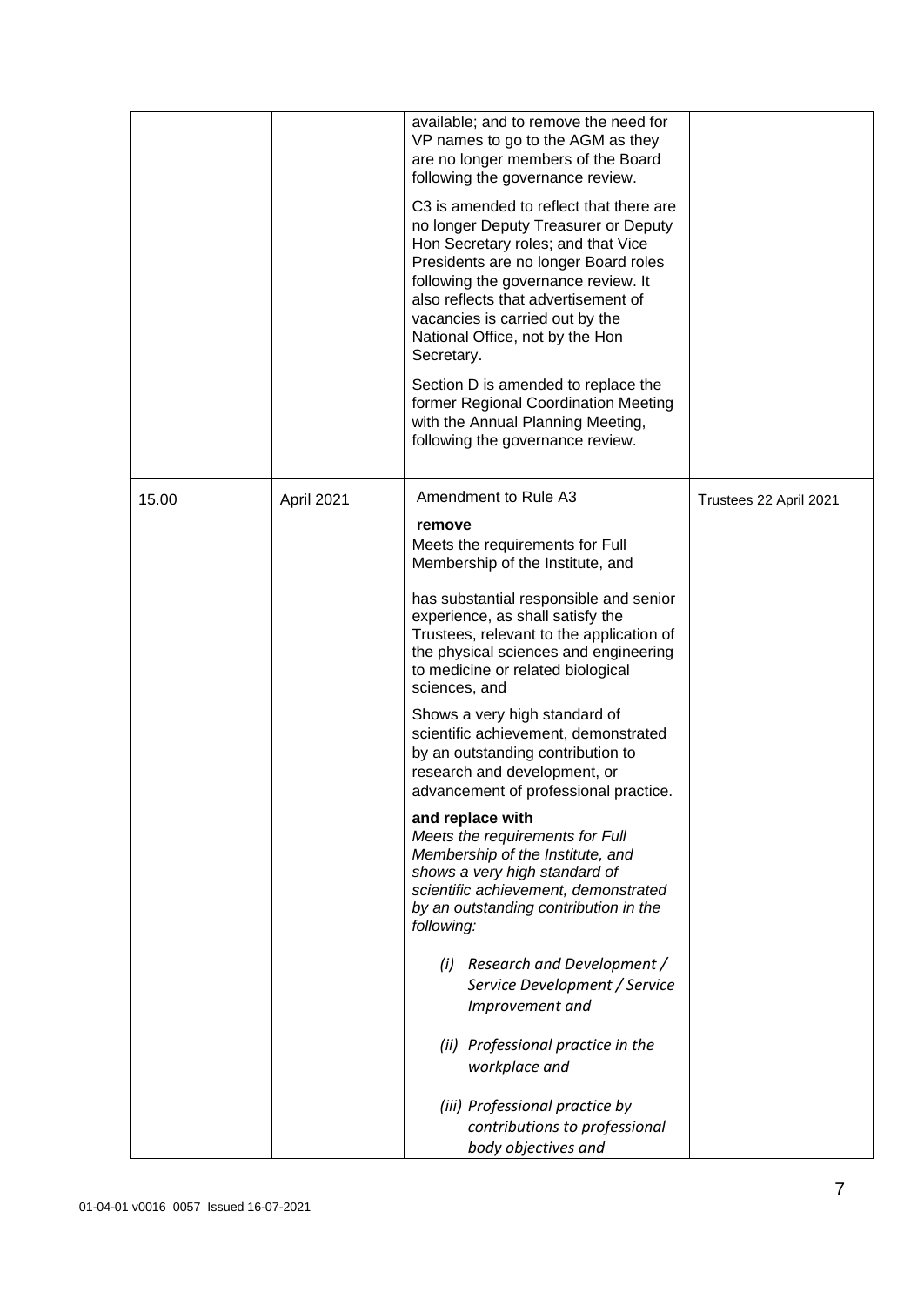|       |                  | achievements nationally or<br>internationally.                                                                                                                                                                                                                                                                                                                                                                                                                                                                                                                                                                                                              |                       |
|-------|------------------|-------------------------------------------------------------------------------------------------------------------------------------------------------------------------------------------------------------------------------------------------------------------------------------------------------------------------------------------------------------------------------------------------------------------------------------------------------------------------------------------------------------------------------------------------------------------------------------------------------------------------------------------------------------|-----------------------|
| 16.00 | <b>July 2021</b> | <b>Amendment to Rule A7</b><br>Remove<br>Honorary Fellowship may be<br>conferred on persons who have made<br>outstanding contributions in the field of<br>physics or engineering applied to<br>medicine or biology, or in a related<br>subject. Nominations for Honorary<br><b>Fellowship may be made only by the</b><br><b>Trustees.</b> Honorary Fellows may use<br>the designatory letters HonFIPEM.<br>Replace with:<br>Honorary Fellowship may be<br>conferred on persons who have made<br>outstanding contributions in the field of<br>physics or engineering applied to<br>medicine or biology, or in a related<br>subject. Nominations for Honorary | Trustees 15 July 2021 |
|       |                  | Fellowship are approved by the Board<br>of Trustees. Honorary Fellows may<br>use the designatory letters HonFIPEM<br><b>AND</b>                                                                                                                                                                                                                                                                                                                                                                                                                                                                                                                             |                       |
|       |                  | <b>Amendment to Rule B2</b><br><b>Remove</b> The subscription shall be set<br>from time to time by Voting Members<br>at a General Meeting of the Institute<br>called in accordance with the Articles<br>of Association.                                                                                                                                                                                                                                                                                                                                                                                                                                     |                       |
|       |                  | And replace with<br>The subscription shall be set from time<br>to time by the Board of Trustees.                                                                                                                                                                                                                                                                                                                                                                                                                                                                                                                                                            |                       |